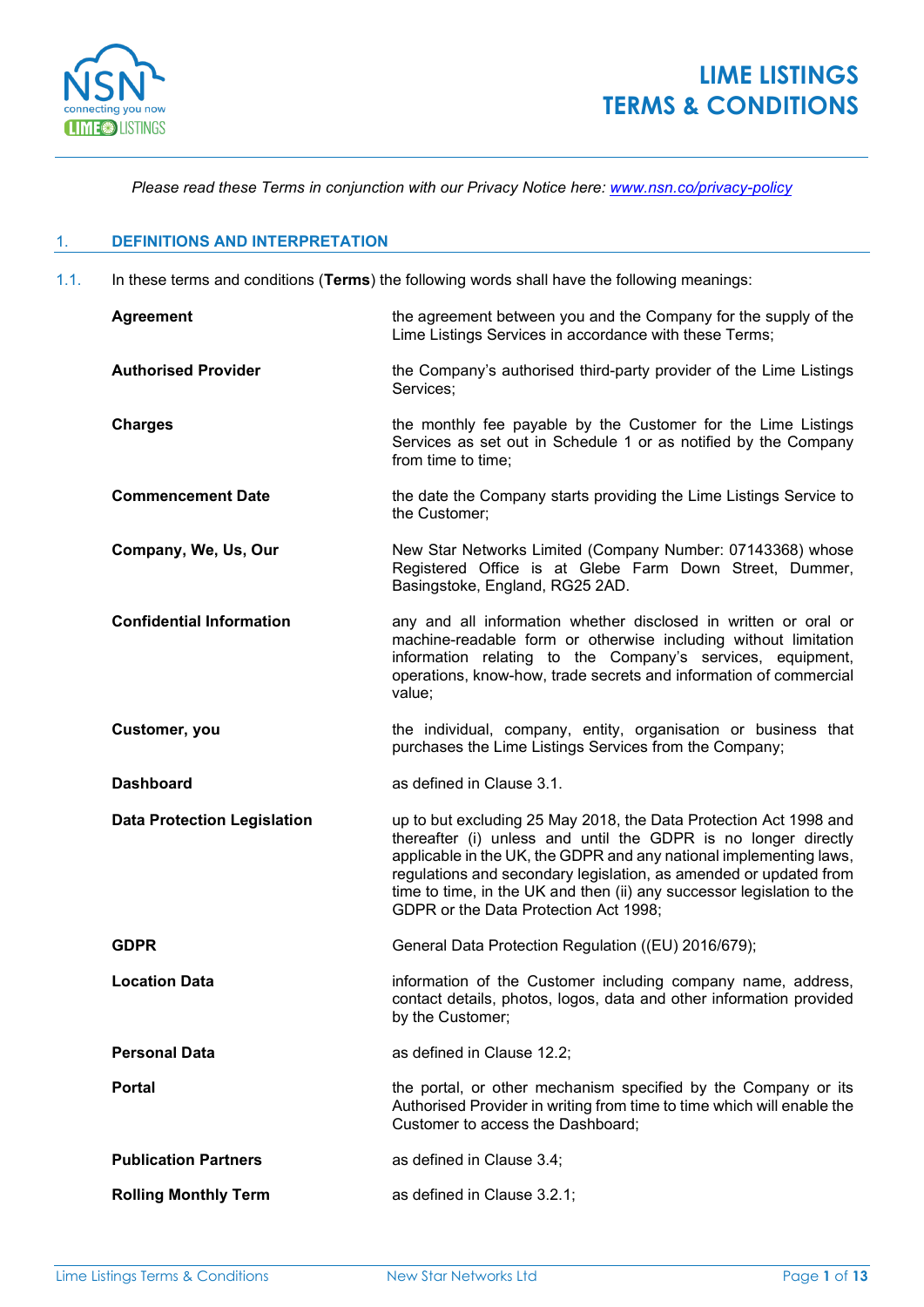

# **LIME LISTINGS TERMS & CONDITIONS**

| <b>Service Levels</b> | the service levels for the Lime Listings Services as set out in<br>Schedule 2: |
|-----------------------|--------------------------------------------------------------------------------|
| Terms of Use          | the terms for the use for the Services as defined in Clause 3.3;               |

**Lime Listing Services** The Lime Listings Services as set out in Schedule 2.

- 1.2. **Construction**. In these Terms, the following rules apply:
	- 1.2.1. a **person** includes a natural person, corporate or unincorporated body (whether or not having separate legal personality).
	- 1.2.2. a reference to **writing** or **written** includes faxes and e-mails.
	- 1.2.3. a reference in these Terms to any provision of a statute shall be construed as a reference to that provision as amended, re-enacted or extended at the relevant time.
	- 1.2.4. headings in the Agreement shall not affect interpretation.

### 2. **CONTRACT**

- 2.1. Unless you notify us otherwise, the Lime Listings Service will be automatically applied to your invoice and will be provided free of charge for one (1) month (the **Trial Period**).
- 2.2. You may cancel the Lime Listings Service at any time during the Trial Period by emailing us at [limelistings@nsn.co](mailto:limelistings@nsn.co?subject=Lime%20Listings%20Trial%20Cancellation%20Request) or contacting us on 0203 995 0600 and we will cancel the Lime Listings Services by the end of the Trial Period.
- 2.3. If you wish to continue with the Lime Listings Services after the Trial Period, then you do not need to inform us. We will automatically continue to provide the Lime Listing Services until you terminate the Agreement in accordance with Clause 3.2 or until the Agreement is otherwise terminated pursuant to these Terms.
- 2.4. If you do not cancel the Lime Listings Services during the Trial Period we will automatically continue to provide the Lime Listings Services until you terminate the Agreement in accordance with Clause 3.2 or until the Agreement is otherwise terminated pursuant to these Terms.
- 2.5. **By using the Lime Listings Services; and/or submitting your Location Data; and/or accessing the Portal you agree to these Terms and these Terms will apply to the Lime Listings Services during the Trial Period and each Rolling Monthly Term.**
- 2.6. The Agreement constitutes the entire agreement between the parties. The Customer acknowledges that it has not relied on any statement, promise, representation, assurance or warranty made or given by or on behalf of the Company which is not set out in the Agreement.
- 2.7. These Terms apply to the Agreement to the exclusion of any other terms that the Customer seeks to impose or incorporate, or which are implied by trade, custom, practice or course of dealing.

## 3. **SUPPLY OF LIME LISTING SERVICES**

3.1. **Service Description**. The Lime Listings Services shall give the Customer the ability to log into the Portal and access to a dashboard (the **Dashboard**) where the Customer can evaluate, publish and update their Location Data on a number of different platforms.

#### 3.2. **Term and termination**.

3.2.1. The Company shall provide the Lime Listings Services from the Commencement Date for the Trial Period and thereafter, unless terminated pursuant to Clause 2.2, the Agreement shall be automatically renewed for successive periods of thirty (30) days (each a **Rolling Monthly Term**).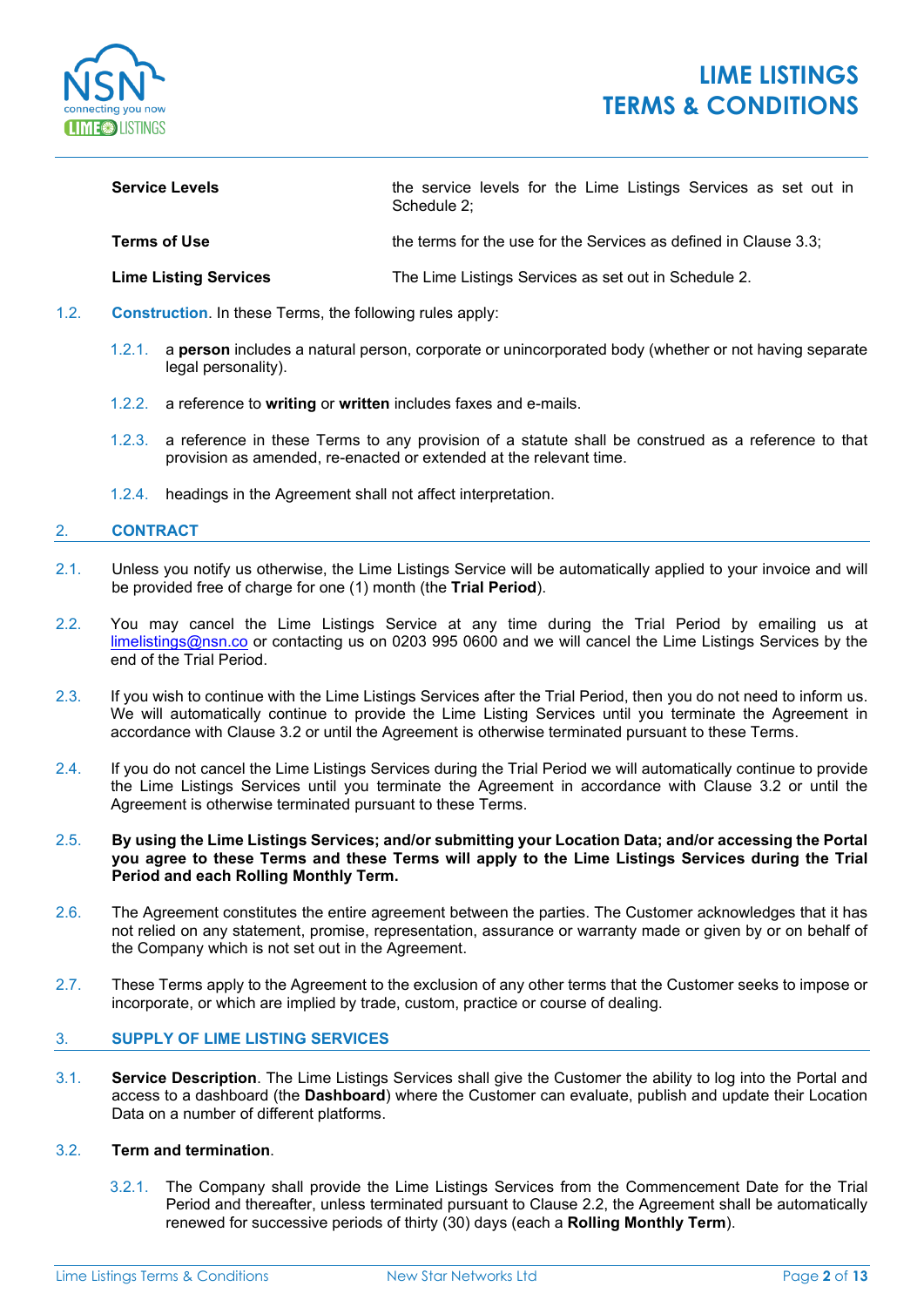

- 3.2.2. Either party may terminate the Agreement by giving the other party 30 days' prior written notice before the end of any Rolling Monthly Term, in which case the Agreement shall terminate upon the expiry of the applicable Rolling Monthly Term.
- 3.3. Prior to publication of the Location Data, the Customer shall be required to accept the Company's or its Authorised Provider's terms and conditions of use (**Terms of Use**). Under the Terms of Use the Customer grants to the Company and its Authorised Provider a non-exclusive, worldwide, transferable and royalty free right to use the Location Data to provide the Lime Listings Services and disclose the Location Data and/or works derived from them to the Publication Partners.
- 3.4. Upon acceptance of the Terms of Use, the Company or its Authorised Provider shall make the Location Data available to third parties (the **Publication Partners**) for publication across a minimum of 10 high-reach online channels, rating and review sites, navigation systems, apps and social networks.
- 3.5. The Company shall provide the Customer with:
	- 3.5.1. a username and password to log in to the Portal; and
	- 3.5.2. access to the Dashboard,

to enable the Customer to control and update their Location Data and all other online presence information including but not limited to opening hours, address, promotions, services, categories, images, maps.

- 3.6. We shall have the right to make any changes to the Lime Listings Services which are necessary to comply with any applicable law or safety requirement, or which do not materially affect the nature or quality of the Lime Listings Services, and We shall notify the Customer in any such event.
- 3.7. The Company warrants to the Customer that the Limes Listings Services will be provided using reasonable care and skill.
- 3.8. The Customer acknowledges that:
	- 3.8.1. the Company's ability to perform its obligations under the Agreement is dependent upon the accuracy and completeness of any Location Data the Customer provides to the Company and or its Authorised Provider;
	- 3.8.2. the Company or its Authorised Provider shall not be responsible or liable for any delay in providing the Lime Listings Services which arises directly out of the Customer's failure to perform its obligations hereunder or to co-operate with the Company or its Authorised Provider or to provide complete and accurate Location Data, all in a timely manner;
	- 3.8.3. unless otherwise agreed by the Company in writing, the Lime Listings Services have not been developed to meet their individual requirements and that it is therefore the Customer's responsibility to ensure that the facilities and functions of the Lime Listings Services meets their requirements;
	- 3.8.4. the Customer may access statistics via the Portal relating to traffic to the Customers website and other social platforms to enable the Customer to make decisions around marketing. The Company does not warrant that the results that may be obtained from the use of the Lime Listings Services will be accurate or reliable and no warranty or guarantee is provided by the Company that the Lime Listings Services will result in higher search rankings, increased traffic to the Customer's website or increased sales;
	- 3.8.5. the Company or its Authorised Provider may at any time and without liability, modify, expand, improve, maintain or repair the Lime Listings Services and this may require suspension of the operation or provision of the Lime Listings Services and We shall have no liability to the Customer in connection with any such adverse effect on the quality and availability of the Lime Listings Services.
- 3.9. The Company's employees, agents, Authorised Provider's or sub-contractors are not authorised to make any representations concerning the Lime Listings Services unless confirmed by the Company in writing.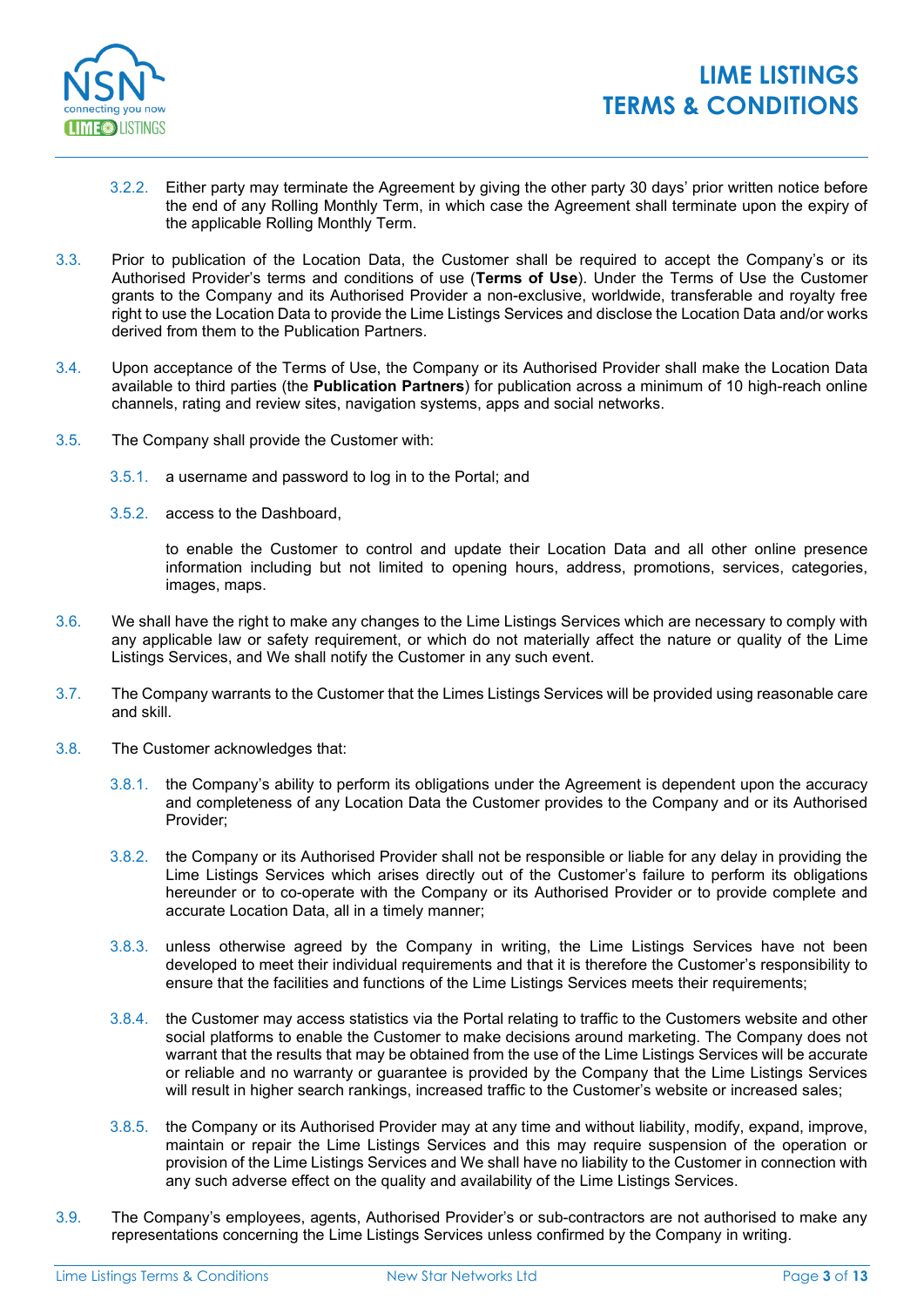

3.10. Any advice or recommendation given by the Company or its employees, agents, Authorised Provider's or subcontractors to the Customer or its employees or agents as to the Lime Listings Services which is not confirmed in writing by the Company is followed or acted on entirely at the Customer's own risk, and accordingly We shall not be liable for any such advice or recommendation which is not confirmed in writing.

### 4. **THE COMPANY'S OBLIGATIONS**

- 4.1. The Company shall, or shall procure that its Authorised Provider's shall:
	- 4.1.1. take such measures as required to make the Location Data received from the Customer available to the Publication Partners for publication purposes;
	- 4.1.2. provide the Customer with a username and password to access Portal;
	- 4.1.3. provide access to the Portal and Dashboard in accordance with the Service Level Agreement.
- 4.2. The Company warrants that:
	- 4.2.1. the Lime Listings Services, including but not limited to availability and accuracy of online web profiles and service, shall comply in all material respects with the Service Levels;
	- 4.2.2. all Location Data will be updated with all due skill, care and diligence across all Publication Partners and in accordance with the Service Levels. The Customer acknowledges that neither the Company or its Authorised Providers are under any duty to investigate the completeness, accuracy or sufficiency of any Location Data;
- 4.3. A deletion, addition or modification of Location Data by the Customer will not affect the license the Company or its Authorised Partners have granted to its Publication Partners, provided such deleted, added or modified Location Data was used by said Publication Partner. The Customer acknowledges and agrees that neither the Company or its Authorised Partners are under any obligation to ensure the deletion of the concerned Location Data from any systems or devices after the Location Data (or a part of the Location Data) has been used by a Publication Partner and that it is neither required to ensure a non-modification or non-usage of the concerned Location Data by such Publication Partner.
- 4.4. We may:
	- 4.4.1. change or withdraw some, or part, of the Lime Listings Services from time to time. This may be because of changing technologies, obsolescence, new or different product features, changing content providers or the need to remove, replace or modify content; and
	- 4.4.2. determine how the Lime Listings Services are presented and delivered or are otherwise made available to the Customer. The Company can change the means or method of providing the Lime Listings Services or the way they are presented, delivered or otherwise made available to the Customer at any time.
- 4.5. We shall give the Customer not less than 1 months' notice in writing of any decision to vary the Lime Listings Services (**Notice of Variation**) or discontinue the supply of the Lime Listings Services (**Notice of Discontinuance**). We shall use Our reasonable endeavours not to vary or cease to provide any service during the term of the Agreement.
- 4.6. In the event that the Company serves a Notice of Variation or Notice of Discontinuance upon the Customer, the Company or its Authorised Provider will continue to provide those Lime Listings Services that are being varied or discontinued and technical support in accordance with Clause 6 during the notice period set out in the Notice of Variation or Notice of Discontinuance.
- 4.7. We shall be entitled (at Our discretion) to make changes to the Lime Listings Services at any time without notice in order to comply with any safety or legal requirement applicable to the Lime Listings Services.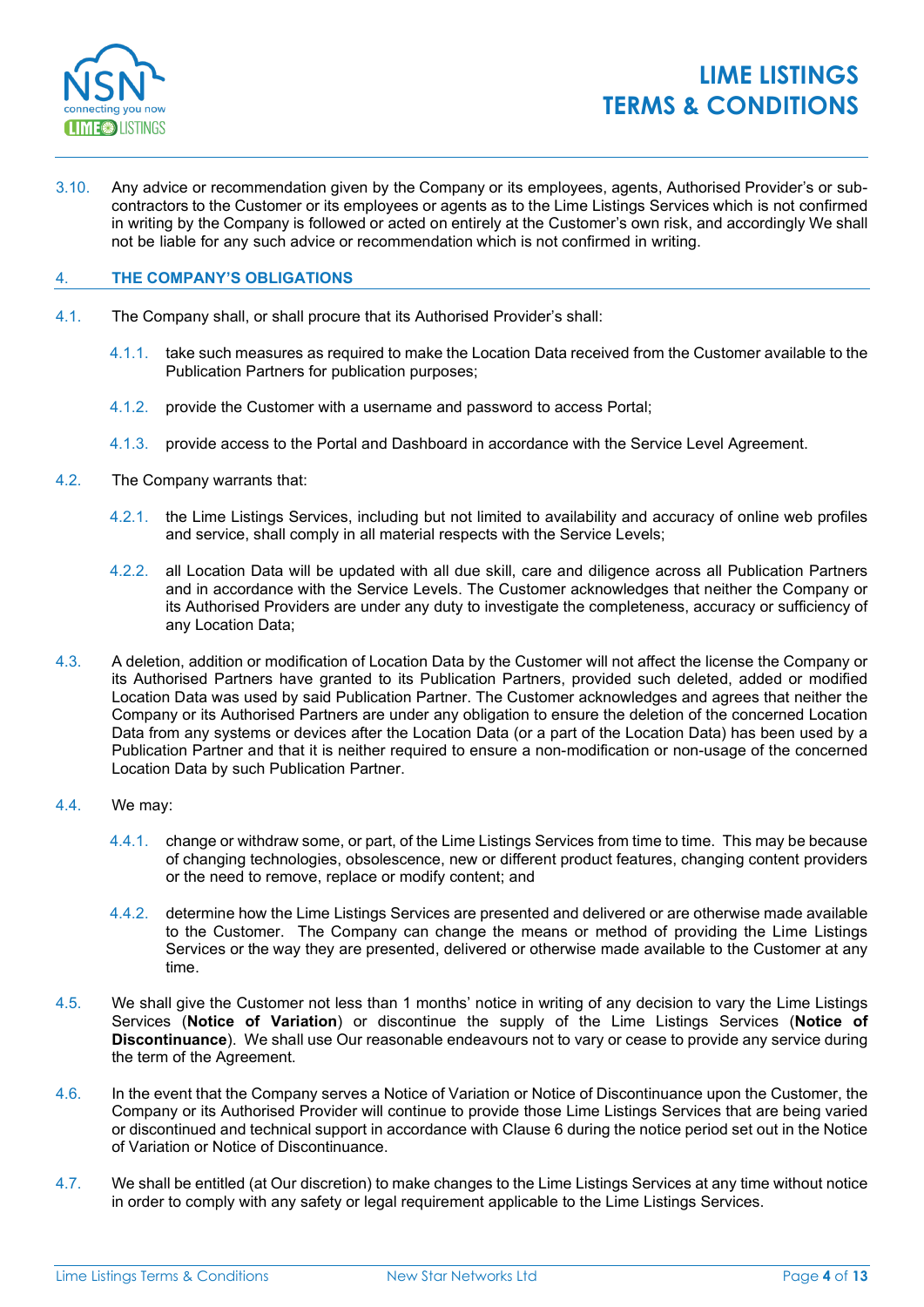

4.8. Within fourteen (14) days of receipt of a Notice of Variation or Notice of Discontinuance, the Customer has the right to terminate this Agreement on fourteen (14) days' written notice to the Company if such variation or discontinuance of the Lime Listings Services has a material adverse effect on the Customer's use of the Lime Listings Services.

## 5. **THE CUSTOMER'S OBLIGATIONS**

- 5.1. The Customer:
	- 5.1.1. shall as a minimum, supply all mandatory required Location Data using the data import template specified by the Company or its Authorised Provider;
	- 5.1.2. warrants that it is authorised to disclose the Location Data to the Company and its Authorised Provider;
	- 5.1.3. acknowledges and agrees that the publication of all Location Data is subject to the character restrictions, quality standards and other applicable content requirements of the Publication Partners, and that such contents may be fully or partially declined or modified at any time at the sole discretion of a Publication Partner in order to render them compliant with these requirements including but not limited to:
		- 5.1.3.1. insufficient space;
		- 5.1.3.2. non-applicability of the Location Data for the Publication Partner's application;
		- 5.1.3.3. the use of location sources other than from the Company or its Approved Provider by the concerned Publication Partner;
		- 5.1.3.4. the publication and update cycle of a distribution partner of the Company or its Authorised Provider;
		- 5.1.3.5. potential problems on the part of the Company or its Authorised Provider in geocoding the entirety of Location Data; and
		- 5.1.3.6. modification of the design and/or positions of a placement of Location Data.

The Publication Partners may in some cases require the Customer to verify the Location Data (e.g. by mail or over the telephone requiring entry of a PIN number) prior to publication.

### 5.2. The Customer warrants that:

- 5.2.1. the Location Data is the Customer's data and it is authorised to provide it to the Company, the Authorised Provider and the Publication Partners;
- 5.2.2. the Location Data is not defamatory; and
- 5.2.3. it has the right to give the Company and the Authorised Provider permission to use the Location Data for the purposes specified in these Terms and in the Terms of Use.
- 5.3. If the Company's performance of any of its obligations under the Agreement is prevented or delayed by any act or omission by the Customer or failure by the Customer to perform any relevant obligation (**Customer Default**):
	- 5.3.1. We shall without limiting Our other rights or remedies have the right to suspend performance of the Lime Listings Services until the Customer remedies the Customer Default, and to rely on the Customer Default to relieve it from the performance of any of its obligations to the extent the Customer Default prevents or delays the Company's performance of any of its obligations;
	- 5.3.2. We shall not be liable for any costs or losses sustained or incurred by the Customer arising directly or indirectly from the Company's failure or delay to perform any of its obligations under the Agreement; and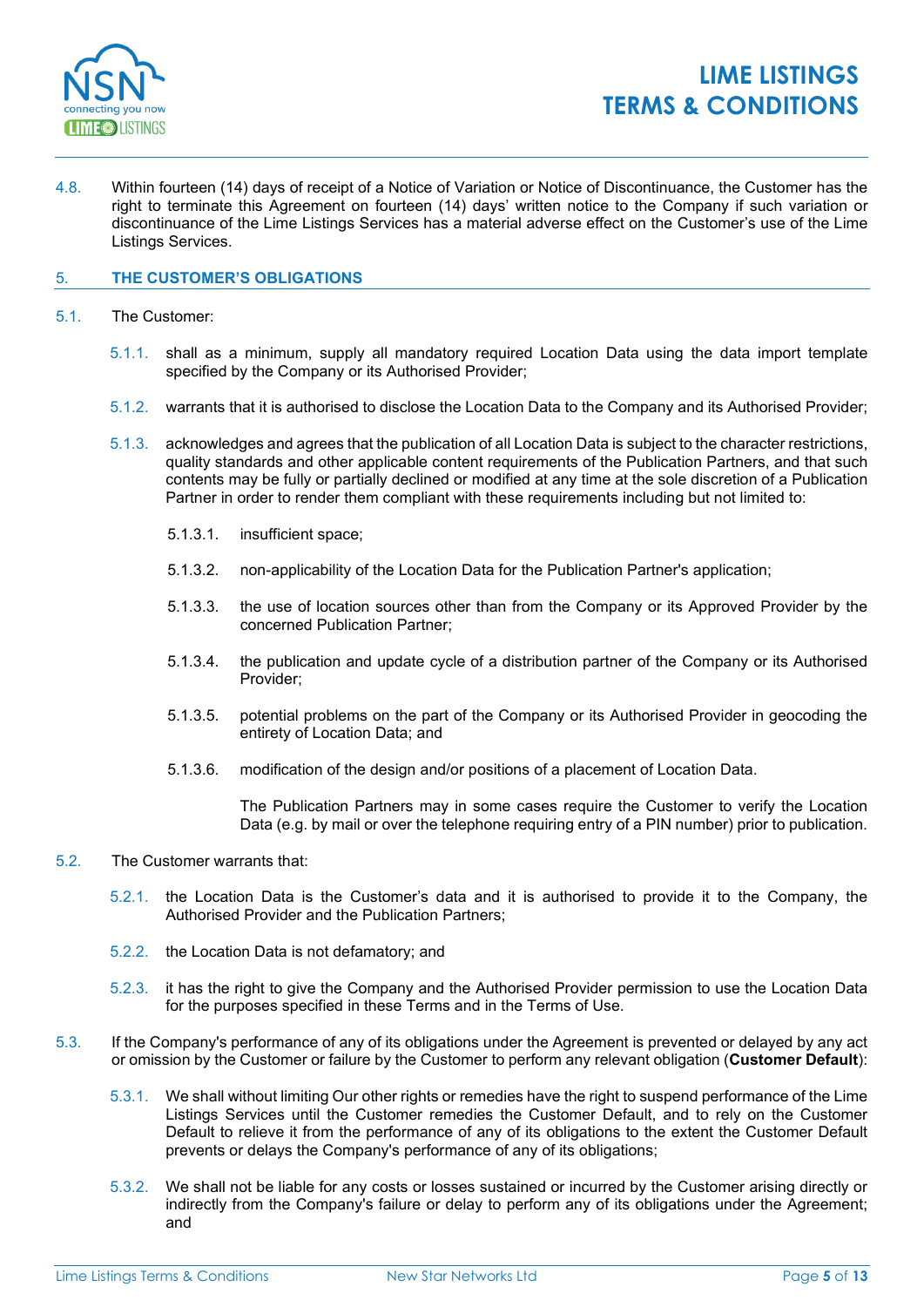

- 5.3.3. the Customer shall reimburse the Company on written demand for any costs or losses sustained or incurred by the Company arising directly or indirectly from the Customer Default.
- 5.4. The Customer shall have sole responsibility for the legality, reliability, integrity, accuracy and quality of the Location Data.

### 6. **CHARGES AND PAYMENT**

- 6.1. The Charges are as set out in Schedule 1.
- 6.2. The Charges will be added to the Customers monthly service charge invoice which will be available via email and / or via download directly from the Company or the customer portal.
- 6.3. The Customer shall pay the Charges in pounds sterling without set-off or deduction.
- 6.4. The Charges are exclusive of Value Added Tax, which shall be payable by the Customer in addition to the Charges at the rate applicable from time to time.
- 6.5. Time for payment of the Charges shall be of the essence of the Agreement.
- 6.6. If the Customer fails to make payment in full by the due date, in addition to the Company's right to suspend the Lime Listings Services as set out in Clause 7.1, We may charge interest at the rate of 4% per annum above the base rate of the Bank of England on any amounts outstanding from the due date for payment until payment is made in full.
- 6.7. We will give the Customer as much prior notice as practicable of any alteration to the Charges and in any event not less than 1 month's prior notice of such change. This notice may be included in an invoice to the Customer.

#### 7. **SUSPENSION AND VARIATION OF THE SERVICES**

- 7.1. The Company reserves the right (at its option) to terminate the Agreement or suspend or vary the Lime Listings Services:
	- 7.1.1. if the Customer fails to comply with its obligations under the Agreement including the obligation to pay the Charges;
	- 7.1.2. if the Company reasonably believe the Customer has provided false or misleading Location Data;
	- 7.1.3. the Customer's credit rating decreases at any time, and the Customer fails to supply reasonable security in response to a request from the Company; or
	- 7.1.4. the Company considers that there is a significant credit risk;
	- 7.1.5. the Company considers that there is a fraud risk.
- 7.2. The re-instatement of suspended Lime Listings Services shall be at the Company's sole discretion and the Customer shall nevertheless be responsible for payment of the Charges during any period where the Lime Listings Services are suspended pursuant to clause 7.1.1 and clause 7.1.2.

#### 8. **TERMINATION**

- 8.1. Without prejudice to any other rights or remedies to which We may be entitled, We may terminate the Agreement without liability to the Customer if:
	- 8.1.1. the Customer fails to pay any amount due under the Agreement on the due date for payment and remains in default not less than 7 days after being notified in writing to make such payment;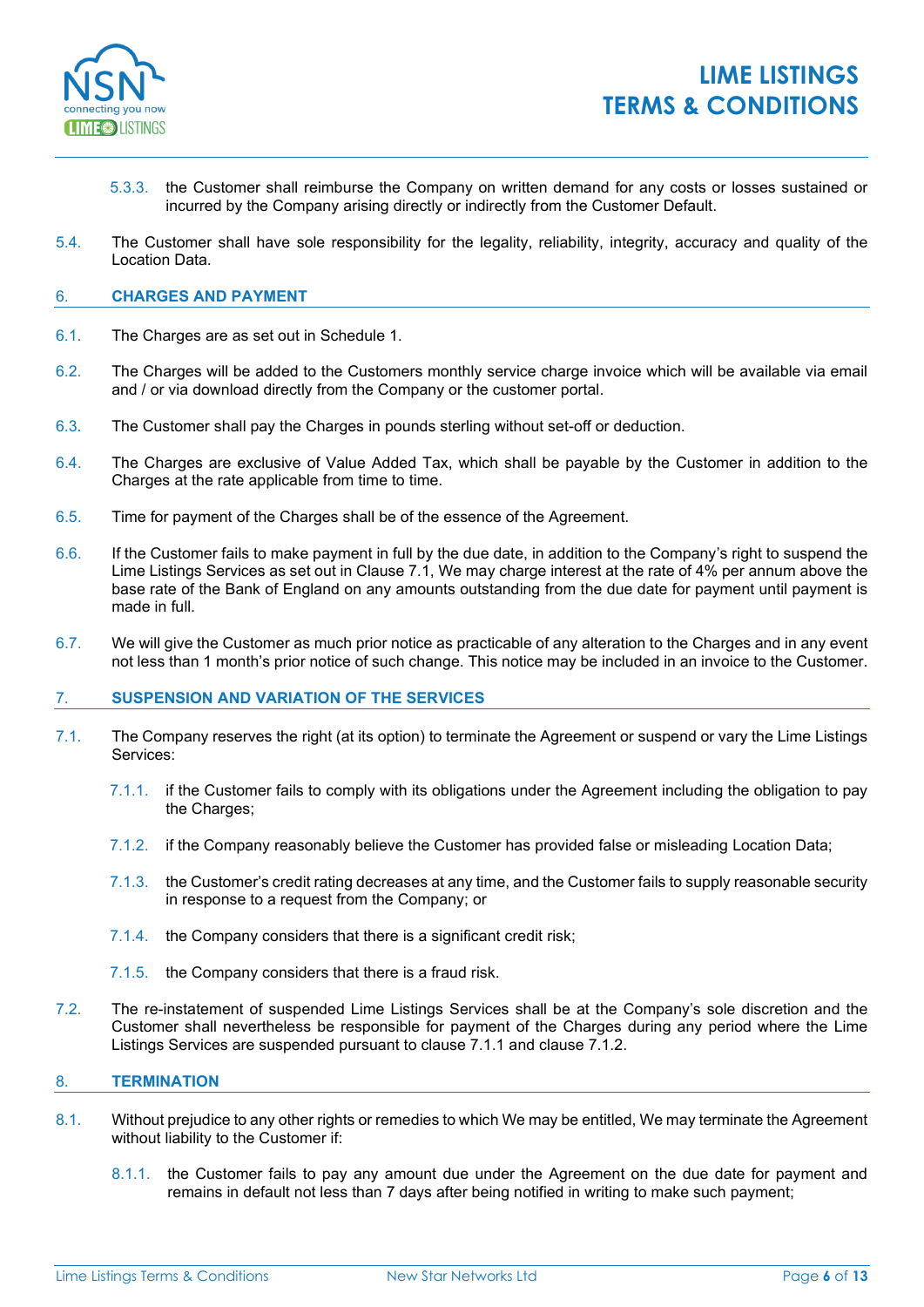

- 8.1.2. the Customer commits a material breach of any other term of the Agreement which breach is irremediable or (if such breach is remediable) fails to remedy that breach within a period of 28 days after being notified in writing to do so;
- 8.1.3. the Customer is unable to pay its debts (within the meaning of section 123 of the Insolvency Act 1986), or becomes insolvent, or is subject to an order or a resolution for its liquidation, administration, windingup or dissolution, or has an administrative or other receiver, manager, trustee, liquidator, administrator or similar officer appointed over all or any substantial part of its assets, or enters into or proposes any composition or arrangement with its creditors generally, or is subject to any analogous event or proceeding in any applicable jurisdiction an order is made or a resolution is passed for the winding up of the Customer, or circumstances arise which entitle a court of competent jurisdiction to make a winding-up order of the Customer.
- 8.2. The Company may, without prejudice to any of its other rights under the Agreement, terminate the Agreement with immediate effect by notice in writing in the event that:
	- 8.2.1. the Company is not, for whatever reason, permitted or authorised to provide the Web Listing Services;
	- 8.2.2. such action is required in order to comply with any legislation;
	- 8.2.3. the Company has reasonable grounds to suspect that the Customer is involved in fraudulent or other unlawful activity.
- 8.3. If the Agreement commences before the Company has completed its credit check of the Customer, We shall be permitted to terminate the Agreement immediately by written notice if the Customer fails to pass the Company's credit policy.
- 8.4. The rights to terminate the Agreement given by this Clause 8 shall be without prejudice to any other right or remedy of the Company in respect of the breach concerned (if any) or any other breach.

## 9. **EFFECTS OF TERMINATION**

- 9.1. Upon termination or expiry of the Agreement for any reason:
	- 9.1.1. the Customer shall immediately pay to the Company all of the Company's outstanding unpaid invoices and interest and, in respect of Lime Listings Services supplied but for which no invoice has been submitted, we shall submit an invoice, which shall be payable by the Customer immediately on receipt;
	- 9.1.2. all Location Data held by the Company on its internal systems shall be deleted;
	- 9.1.3. access to the Portal and Dashboard will cease;
	- 9.1.4. the accrued rights, remedies, obligations and liabilities of the parties as at expiry or termination shall be unaffected, including the right to claim damages in respect of any breach of the Agreement which existed at or before the date of termination or expiry;
	- 9.1.5. clauses which expressly or by implication survive termination shall continue in full force and effect.
- 9.2. The Customer acknowledges that following termination of this Agreement, the Location Data shall not be deleted from any systems or devices used by a Publication Partner.

## 10. **LIMITATION OF LIABILITY: THE CUSTOMER'S ATTENTION IS PARTICULARLY DRAWN TO THIS CLAUSE**

10.1. This Clause 10 sets out the Company's entire liability (including any liability for acts or omissions of the Company's employees, agents or subcontractors) in respect of any breach of the Agreement and any representation, statement or tortuous act or omission arising out of or in connection with the Agreement.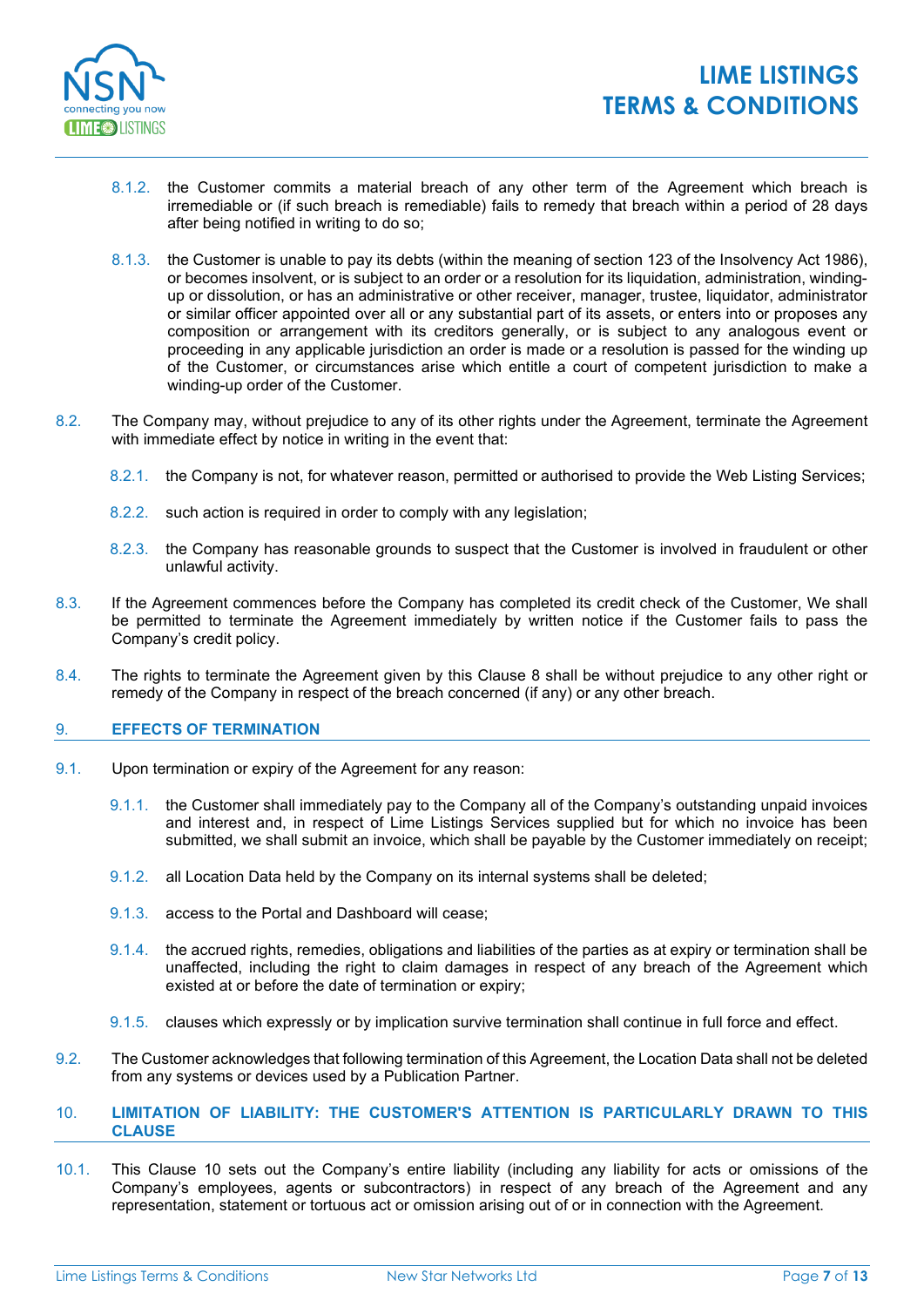

- 10.2. Except as set out in these Terms, the Company provides no warranties, conditions or guarantees as to the description or quality of the Lime Listings Services, and all warranties, conditions or guarantees implied by or expressly incorporated as a result of custom and practice, statute, common law or otherwise are hereby expressly excluded so far as permitted by law.
- 10.3. Nothing in these Terms shall exclude or limit the liability of either party to the other:
	- 10.3.1. for death or personal injury caused as a result of its negligence or the negligence of its employees, agents or subcontractors;
	- 10.3.2. for fraud or fraudulent misrepresentation;
	- 10.3.3. for any matter which it would be illegal for the Company to exclude or attempt to exclude its liability.
- 10.4. Subject to Clause 10.3, the Company's aggregate liability in contract, tort (including negligence or breach of statutory duty), misrepresentation, restitution or otherwise, arising in connection with the performance or contemplated performance of the Agreement shall, per contracting year, not exceed the Charges paid in that relevant contract year by the Customer.
- 10.5. Subject to Clause 10.3, We shall not be liable to the Customer for:
	- 10.5.1. loss of profits; or
	- 10.5.2. loss of revenue;
	- 10.5.3. loss of income or business;
	- 10.5.4. depletion or loss of goodwill, reputation or similar losses;
	- 10.5.5. loss of anticipated savings;
	- 10.5.6. loss of or corruption of data or information;
	- 10.5.7. loss of use;
	- 10.5.8. loss of contract;
	- 10.5.9. any indirect or consequential or special loss or damage or pure economic loss, costs, damages, charges or expenses whatsoever and howsoever caused.
- 10.6. The provisions of this Clause 10 shall survive termination or expiry of the Agreement.

#### 11. **CONFIDENTIALITY AND DATA PROTECTION**

- <span id="page-7-0"></span>11.1. During the term of this Agreement and for three (3) years after termination, the Customer shall:
	- 11.1.1. keep all Confidential Information confidential;
	- 11.1.2. disclose Confidential Information only to its employees that need to know it for the purposes contemplated by the Agreement; and
	- 11.1.3. use the Confidential Information exclusively for the purposes contemplated by the Agreement.

This Clause shall not apply to information that the Customer can prove:

11.1.4. is in the public domain otherwise than by the Customer's breach;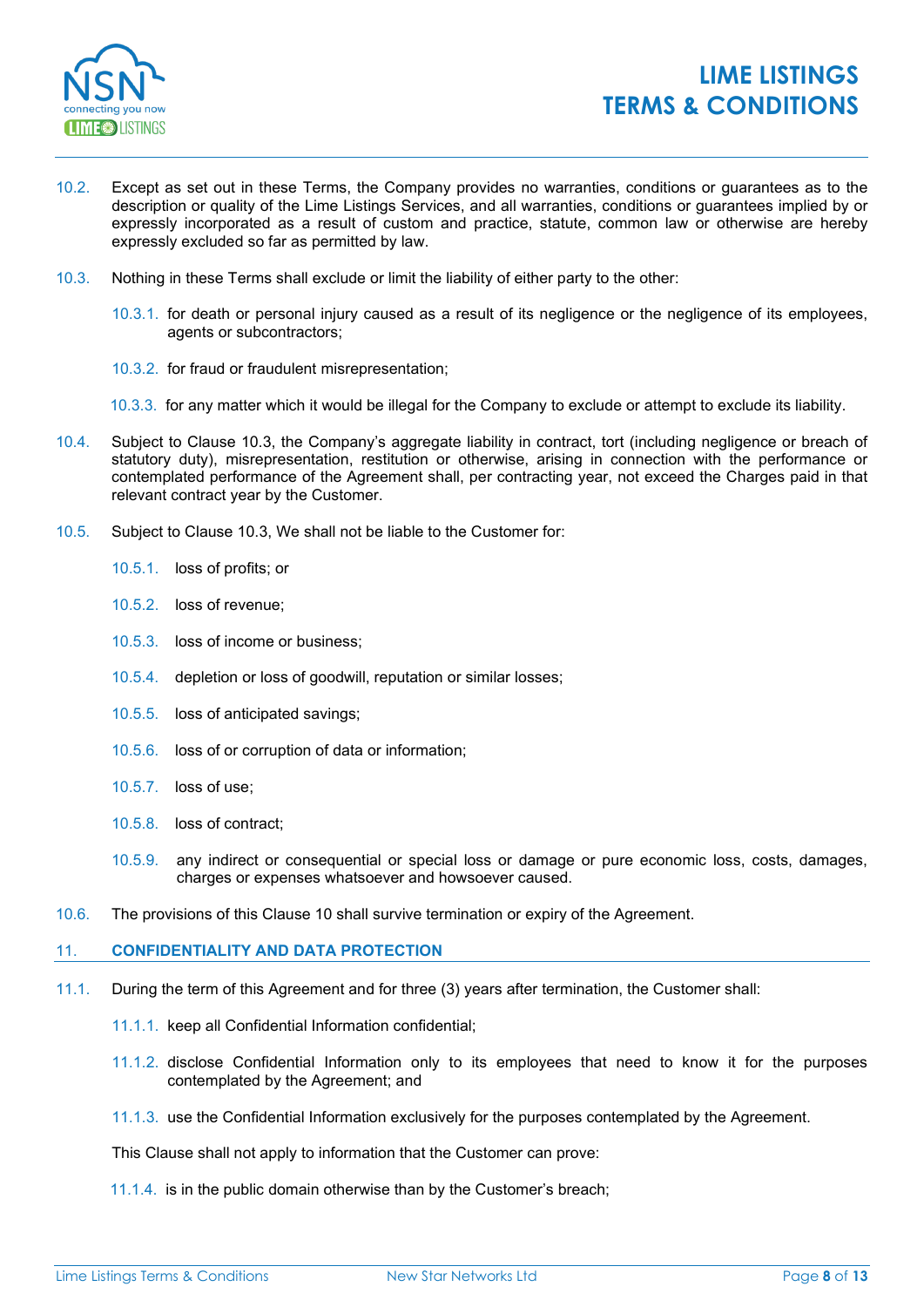

- 11.1.5. it already had in its possession prior to obtaining the information directly or indirectly from the Company; or
- 11.1.6. a third party subsequently disclosed to the Customer free of restrictions on disclosure and use.
- 11.2. Both parties will comply with all applicable requirements of the Data Protection Legislation. This Clause 11 is in addition to, and does not relieve, remove or replace, a party's obligations under the Data Protection Legislation.
- 11.3. The Company's Privacy Notice at *[www.nsn.co/privacy-policy](https://www.nsn.co/privacy-policy/)* sets out the scope, nature and purpose of processing by the Company, the duration of the processing and the types of personal data (where **Personal Data** has the meanings as defined in the Data Protection Legislation) and the Company collects.
- 11.4. Without prejudice to the generality of Clause [11.1,](#page-7-0) the Customer will ensure that it has all necessary appropriate consents and notices in place to enable lawful transfer of the Personal Data (as defined in the Data Protection Legislation) to the Company for the duration and purposes of the Agreement.

### 12. **FORCE MAJEURE**

- 12.1. For the purposes of the Agreement, **Force Majeure Event** means an event beyond the reasonable control of the Company or its Authorised Provider including but not limited to strikes, lock-outs or other industrial disputes (whether involving the workforce of the Company or any other party), failure of a utility service or transport network, act of God, acts of terrorism, war, riot, civil commotion, malicious damage, compliance with any law or governmental order, rule, regulation or direction, accident, breakdown of plant or machinery, pandemics, fire, flood, earthquakes, storm or strikes or default of suppliers or subcontractors, telecommunications, internet service provider or hosting facility failures or delays involving hardware, software or power systems not within the Company's or its Authorised Provider's possession or control, and denial of service attacks.
- 12.2. We will not be liable to the Customer for any failure or delay in performing Our obligations under the Agreement or supplying the Web Listing Services:
	- 12.2.1. as a result of a Force Majeure Event;
	- 12.2.2. if another supplier delays or refuses the supply of an electronic communications service to the Company or any of the Company's suppliers and no alternative service is available at reasonable cost; or
	- 12.2.3. if legal or regulatory restrictions are imposed upon the Company or any of the Company's suppliers that prevent the Company or any of the Company's suppliers from supplying the Service.
- 12.3. If the Force Majeure Event prevents the Company from providing any of the Web Listing Services for more than 12 weeks, We shall, without limiting its other rights or remedies, have the right to terminate the Agreement immediately by giving written notice to the Customer.

#### 13. **NOTICES**

- 13.1. Notices must be in writing. The address for service on the Company (subject to any change notified by the Company) is: New Star Networks Ltd, Glebe Farm, Down Street, Dummer, Hants, RG25 2AD. The address for service on the Customer is as set out in the most recent invoice.
- 13.2. Notices may be delivered by hand, sent by first-class mail, fax or e-mail. Correctly addressed notices if delivered by hand, shall be deemed to have been delivered at the time of delivery, if sent by first-class mail shall be deemed to have been delivered 72 hours after posting, correctly directed faxes shall be deemed to have been received instantaneously on transmission and in proving the service of any notice by e-mail, it will be sufficient to prove that such e-mail was sent to the specified e-mail address of the addressee.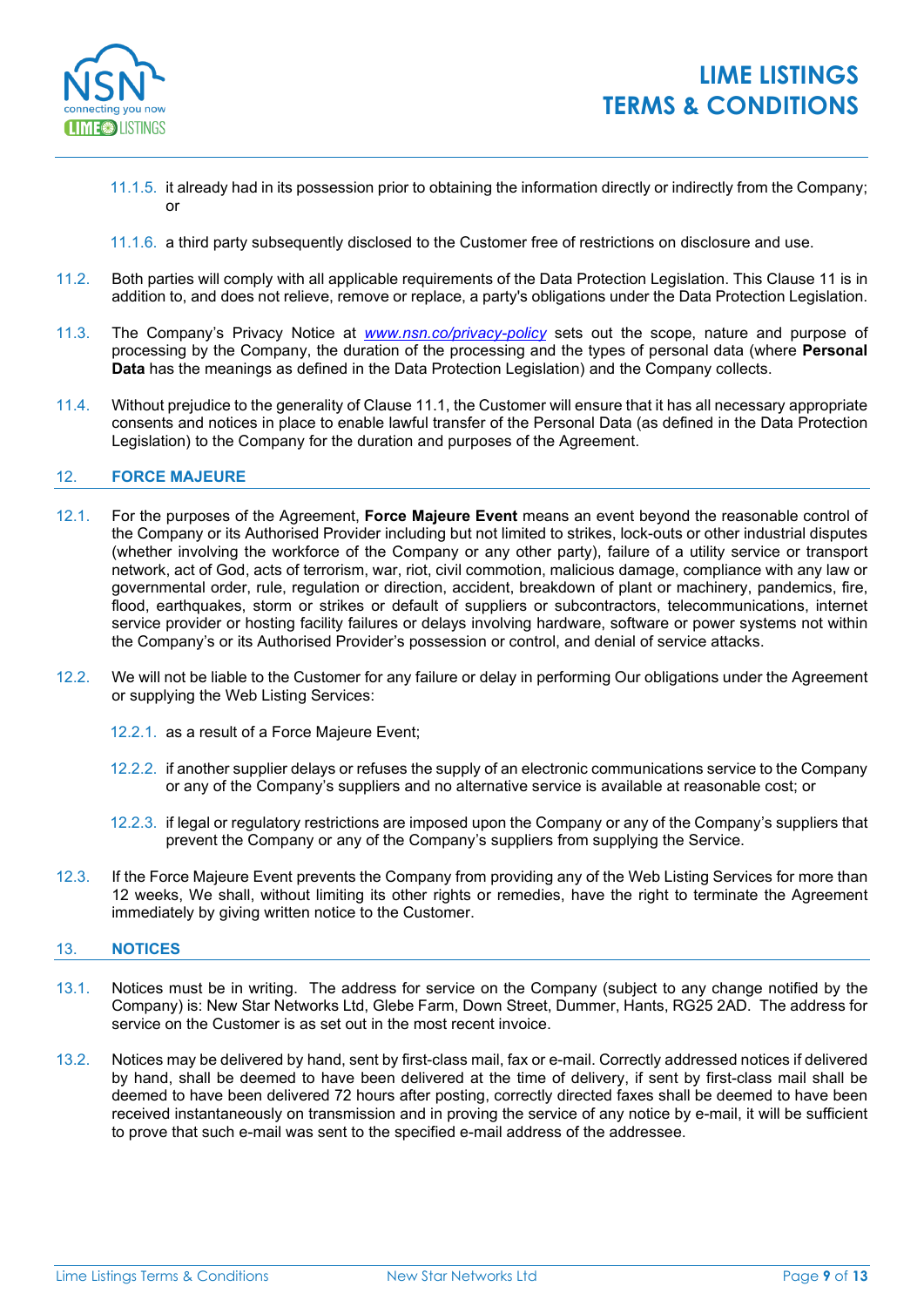

## 14. **VARIATION**

14.1. Except as set out in these Terms, no variation of the Agreement, including the introduction of any additional terms and conditions, shall be effective unless it is agreed by the Company in writing and signed by an authorised representative of the Company.

## 15. **GENERAL**

#### 15.1. **Assignment and other dealings.**

- 15.1.1. We may at any time assign, transfer, mortgage, charge, subcontract or deal in any other manner with all or any of Our rights under the Agreement and may subcontract or delegate in any manner any or all of Our obligations under the Agreement to any Authorised Party, third party or agent.
- 15.1.2. The Customer shall not, without the prior written consent of the Company, assign, transfer, mortgage, charge, subcontract, declare a trust over or deal in any other manner with any or all of its rights or obligations under the Agreement.
- 15.2. **Severance.** Each of the clauses of these Terms operates separately. If any court or relevant authority decides that any of them are unlawful, the remaining clauses will remain in full force and effect.
- 15.3. **Waiver.** Any failure by either party to exercise or enforce its right under the Agreement shall not be a waiver of that right, nor prevent such party from exercising or enforcing such right at a later time.
- 15.4. **No partnership or agency.** Nothing in the Agreement is intended to, or shall be deemed to, establish any partnership or joint venture between the parties, nor constitute either party the agent of the other for any purpose. Neither party shall have authority to act as agent for, or to bind, the other party in any way.
- 15.5. **Third parties.** A person who is not a party to the Agreement shall not have any rights to enforce its terms.
- 15.6. **Governing law.** The Agreement, and any dispute or claim arising out of or in connection with it or its subject matter or formation (including non-contractual disputes or claims), shall be governed by, and construed in accordance with the law of England and Wales.
- 15.7. **Jurisdiction**. Each party irrevocably agrees that the courts of England and Wales shall have exclusive jurisdiction to settle any dispute or claim arising out of or in connection with the Agreement or its subject matter or formation (including non-contractual disputes or claims).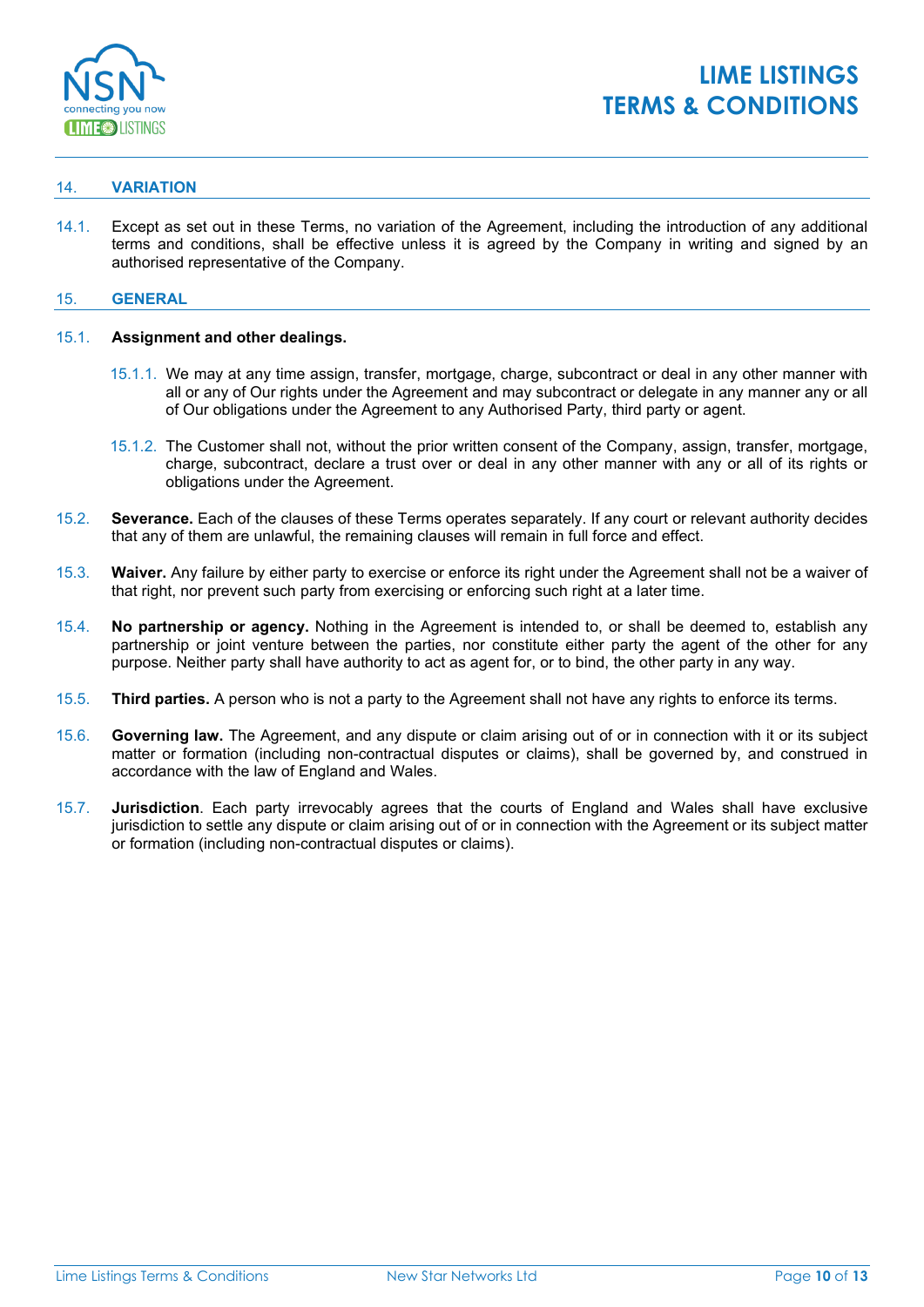

# **LIME LISTINGS TERMS & CONDITIONS**

## **SCHEDULE 1**

## **CHARGES**

£8.95 + any applicable VAT on total invoice value per month per site location.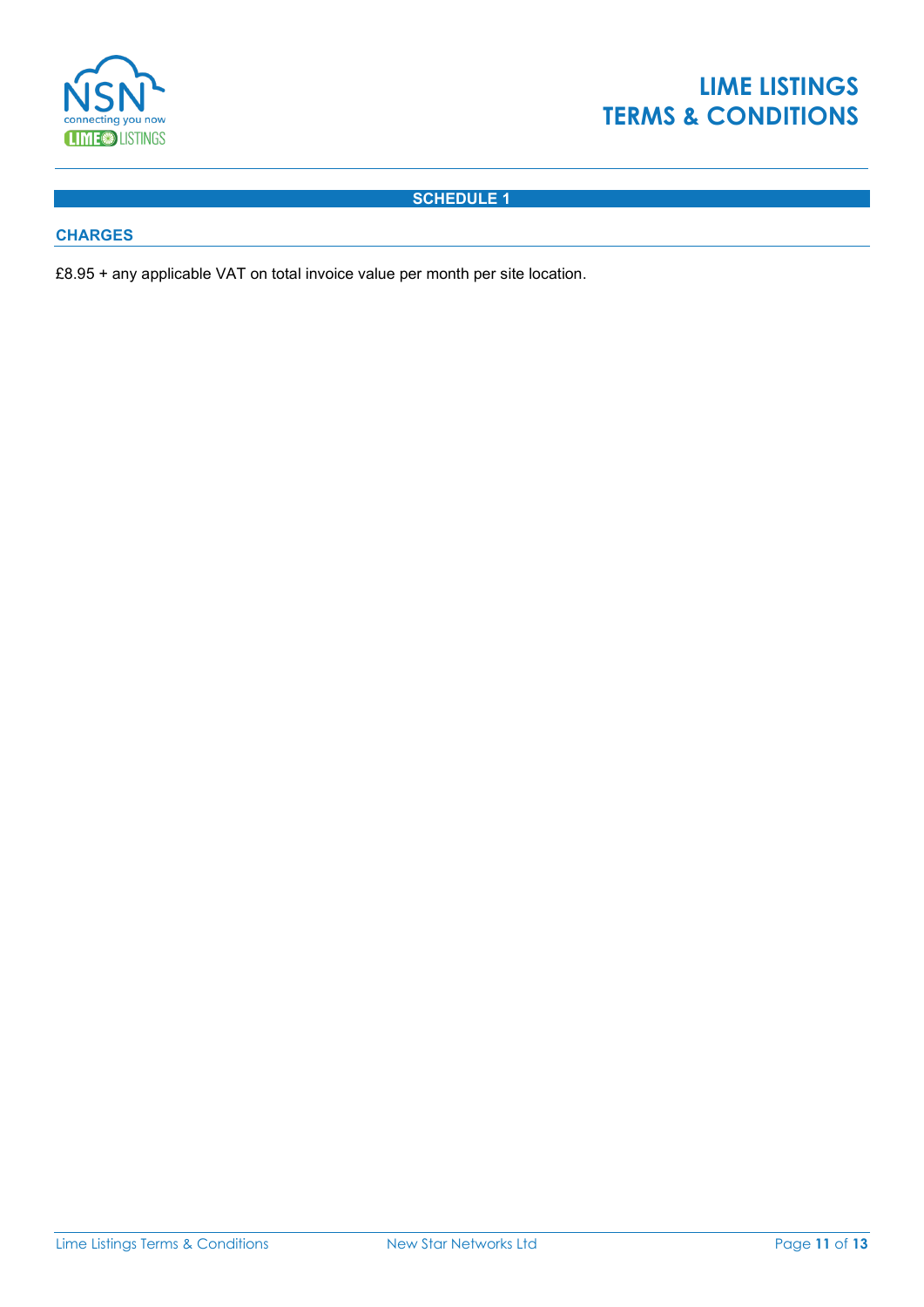

# **LIME LISTINGS TERMS & CONDITIONS**

## **SCHEDULE 1**

## **PART 1**

### **SERVICE DESCRIPTION AND LIME LISTINGS SERVICE: SERVICE LEVEL AGREEMENT**

#### 1. **SERVICE DESCRIPTION**

- 1.1. The **Lime Listings Services** shall give the Customer access to a dashboard (the **Dashboard**) where they can store and edit the Customer's Location Data.
- 1.2. The Lime Listings Service will allow the Customer to evaluate, publish and update information, such as their company name, address, contact details, photos, logos (**Location Data**) on a number of different platforms and offers additional related services within the Portal including statistics about traffic to the Customers website and other social platforms.

## 2. **SERVICE LEVEL AGREEMENT**

- 2.1. This Service Level Agreement (**SLA**) is subject to and part of the Agreement between the Customer and the Company, and it applies only to the Lime Listings Services.
- 2.2. The term of the SLA shall apply to the Initial Term and any Rolling Monthly Term of the Agreement, unless otherwise agreed in writing by the Company.
- 2.3. The SLA or parts of the SLA can be suspended unilaterally and / or temporarily by the Company in the event that:
	- 2.3.1. the Customer does not inform the Company about changes in use of the Lime Listings Services within a reasonable period of time;
	- 2.3.2. the Customer does not provide the Company the opportunity to perform updates and / or upgrades to the Lime Listing Services; and/or
	- 2.3.3. the Customer does not follow advice or user instructions provided by the Company within a reasonable period of time.

#### 3. **AVAILABILITY OF THE DASHBOARD**

3.1. The Company or its Authorised Provider shall provide the Customer with access to the Dashboard with an annual uptime of 99% (**Product Availability**). The Product Availability shall be calculated per year as follows:

(Total - Unplanned Outage - Allowed Downtime)/ (Total - Allowed Downtime).

The terms defined in this paragraph 3.1 shall have the following meaning:

- **Total**: Total hours in a given calendar year.
- **Unplanned Outage**: Total hours the Lime Listings Service is unavailable in a given calendar year outside of Allowed Downtime.
- **Allowed Downtime**: The sum of (i) the number of hours the Lime Listings Service is unavailable for Planned Maintenance in a given calendar year and (ii) the number of hours the Lime Listings Service is unavailable due to a Force Majeure Event.
- **Planned Maintenance**: (i) Total hours the Lime Listings Service is unavailable in a given calendar year for maintenance and upgrading provided that the Company provides the Customer with at twenty four (24) hours advance notice in case the unavailability is expected to be unusually long, which notice may entail posting a message in the Dashboard or sending an email to the Customer, and (ii) such maintenance and upgrading occurs no more than ten times in any year.